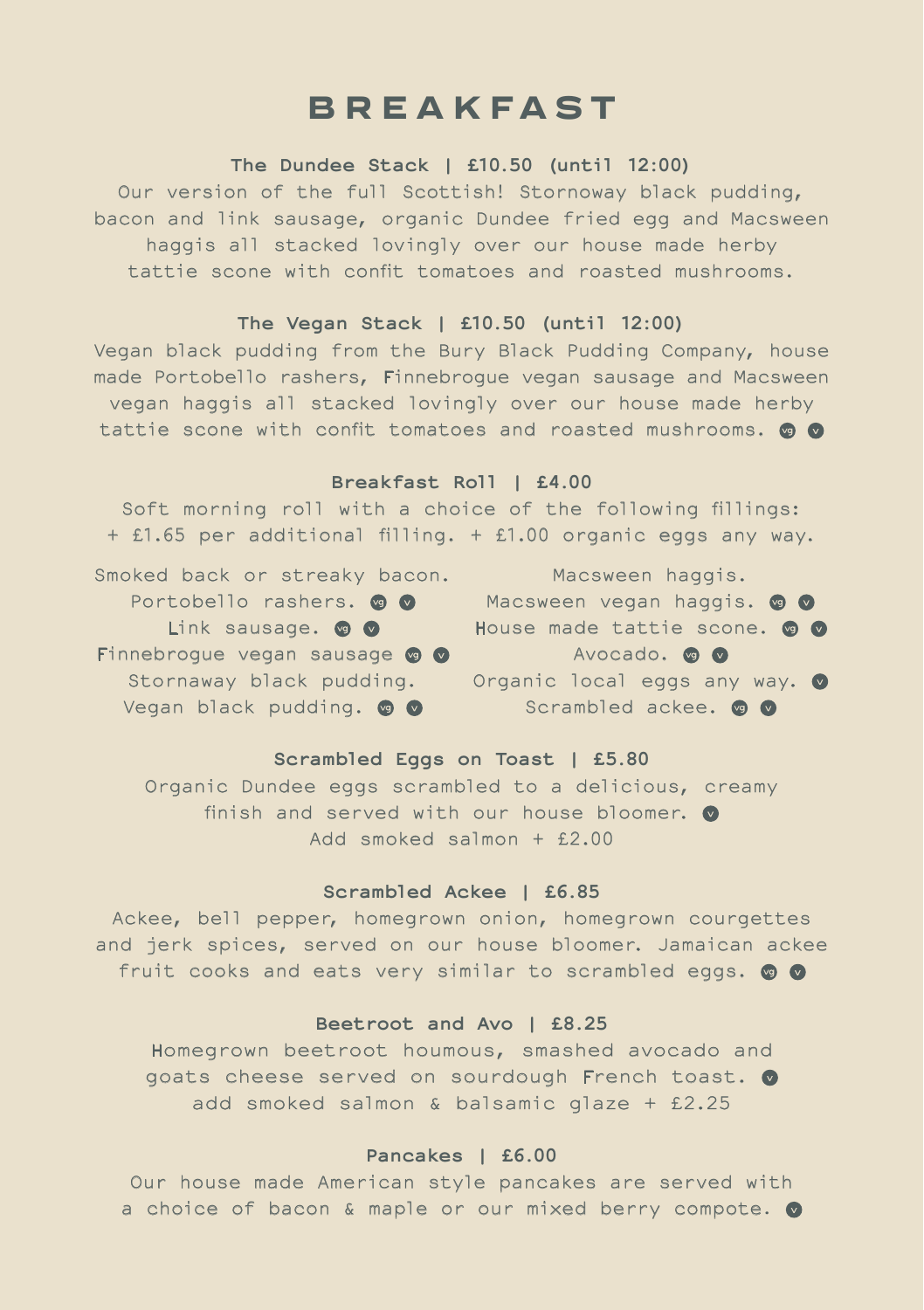# WRAPS, PITTAS **A N D S A N D W I C H E S**

All dishes can be made as a wrap, pitta or sandwich and are served with our signature salad and house made dressing.

> **Grilled Halloumi and Sundried Tomato | £7.85** On a bed of rocket and smashed avocado with our own chipotle mayo.  $\bullet$

**Beef Onglet, Mustard Mayo and House made Red Onion Chutney | £8.95** Served on a bed of baby gem lettuce with tomatoes and pickles.

**Pulled Pork, Cheese and House made Slaw | £8.15** House made pulled pork and Montery Jack cheese served with our house made slaw.

**Jerk Seasoned Pulled Jack Fruit | £7.55** With lightly spiced black beans and our house made sauerkraut. @ @

**Curried Pulled Chicken | £7.85** Our house made curried pulled chicken is served on a bed of rocket leaves with our house made mango chutney.

#### **BMBLT | £6.50**

Crispy bacon on a crusty roll with our own Bloody Mary tomatoes, rocket and house made chipotle chilli mayo. **–**

> Vegan alternative available with house made Portobello rashers. **@ @**

**Add a small side Soup of the day | + £1.95**

**Add hand cut fries tossed in parmesan and fresh herbs | + £1.95**

# **S A L A D S AND PASTA**

**Buddha Bowl | £7.25** Leafy greens, charred homegrown courgette, quinoa, crispy sweet potato, homegrown beetroot houmous and house made lemon vinaigrette.  $\bullet$ Add halloumi +  $£1.95$  | Add chicken +  $£1.95$ 

**Truffle Mac' & Cheese with Crispy Bacon | £8.50** Our house made mac' & cheese is topped with crispy bacon and finished off with grilled parmesan and truffle oil, served with our house made garlic bread.

**Hot Smoked Salmon Tagliatelle | £7.50** House made tagliatelle, Scottish smoked salmon and fresh sugar snap peas, garnished with chives and a dash of cream, served with our house made garlic bread.

**Cajun Shrimp Caesar Salad with Crispy Kale | £8.35** Cajun shrimp with leafy greens, sliced tomato and crispy kale, topped with toasted croutons and a house made Caesar dressing.

> **–** Can be made gluten free.

**Creamy Butternut Squash Tagliatelle with Shiitake Mushrooms | £7.35** Taglatellie tossed with sautéed shiitake mushrooms, vegan butter and fresh parsley before finishing with our deliciously creamy house made butternut squash pasta sauce, garnished with cracked black pepper and served with our house made vegan garlic bread. @ @

> **–** Can be made gluten free.